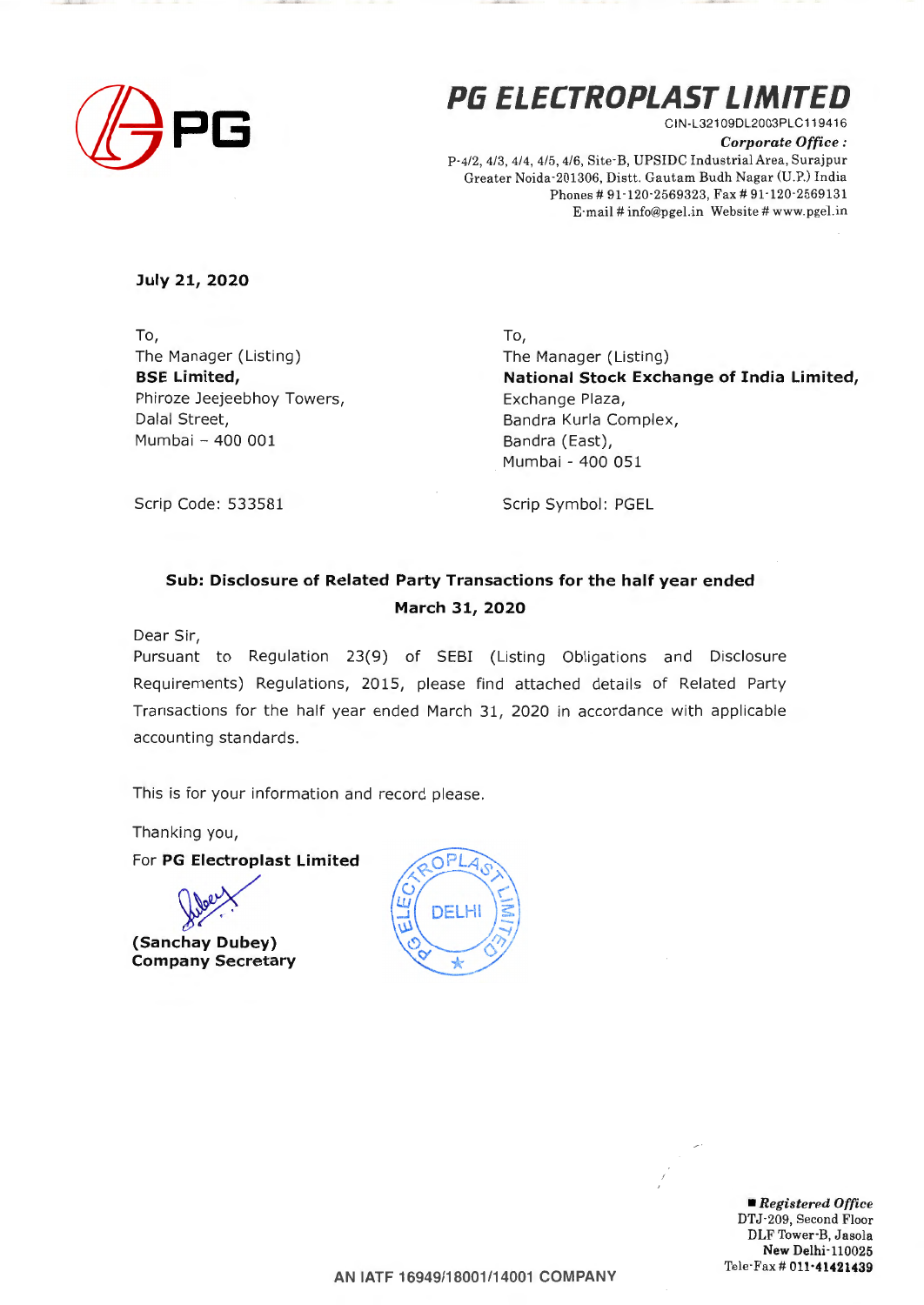### **Annexure-1**

## **Disclosure of Related Party Transactions for the half year ended March 31, 2020**

Pursuant to Regulation 23(9) of the Securities and Exchange Board of India (Listing Obligations and Disclosure Requirements) Regulations, 2015

| <b>Name of Related Party</b>                                         | <b>Nature of Relationship</b>                                                                                                                                                                    |  |  |
|----------------------------------------------------------------------|--------------------------------------------------------------------------------------------------------------------------------------------------------------------------------------------------|--|--|
| Mr. Promod Gupta (Chairman & Managing Director till 29.11.2019)      | Key Management Personnel                                                                                                                                                                         |  |  |
| Mr. Bhawa Nand Choudhary (Managing Director w.e.f. 23.12.2019)       | Key Management Personnel                                                                                                                                                                         |  |  |
| Mr. Anurag Gupta (Executive Director)                                | Key Management Personnel<br>Key Management Personnel<br>Key Management Personnel<br>Key Management Personnel<br>Key Management Personnel<br>Key Management Personnel<br>Key Management Personnel |  |  |
| Mr. Vishal Gupta (Executive Director)                                |                                                                                                                                                                                                  |  |  |
| Mr. Vikas Gupta (Executive Director)                                 |                                                                                                                                                                                                  |  |  |
| Mr. Devendra Jha (Independent Non-Executive Director)                |                                                                                                                                                                                                  |  |  |
| Mr. Sharad Jain (Independent Non-Executive Director)                 |                                                                                                                                                                                                  |  |  |
| Mrs. Rita Mohanty (Independent Non-Executive Director)               |                                                                                                                                                                                                  |  |  |
| Mr. Pramod Chimmanlal Gupta (Independent Non-Executive Director)     |                                                                                                                                                                                                  |  |  |
| Mr. Mahabir Prasad Gupta (Chief Financial Officer) till 14.11.2019   | Key Management Personnel                                                                                                                                                                         |  |  |
| Mr. Praveen Datt Agarwal (Chief Financial Officer) w.e.f. 15.11.2019 | Key Management Personnel<br>Key Management Personnel                                                                                                                                             |  |  |
| Mr. Sanchay Dubey (Company Secretary)                                |                                                                                                                                                                                                  |  |  |
| Mrs. Sudesh Gupta                                                    | Relative of Key Management Personnel                                                                                                                                                             |  |  |
| Mrs. Neelu Gupta                                                     | Relative of Key Management Personnel<br>Relative of Key Management Personnel<br>Relative of Key Management Personnel                                                                             |  |  |
| Mrs. Sarika Gupta                                                    |                                                                                                                                                                                                  |  |  |
| Mrs. Nitasha Gupta                                                   |                                                                                                                                                                                                  |  |  |
| Mr. Pranav Gupta                                                     | Relative of Key Management Personnel                                                                                                                                                             |  |  |
| Mr. Aditya Gupta                                                     | Relative of Key Management Personnel                                                                                                                                                             |  |  |
| Mrs. Kanika Gupta                                                    | Relative of Key Management Personnel                                                                                                                                                             |  |  |
| Mrs. Anju Choudhary                                                  | Relative of Key Management Personnel                                                                                                                                                             |  |  |
| PG International                                                     | Other related party                                                                                                                                                                              |  |  |
| J. B. Electronics                                                    | Other related party                                                                                                                                                                              |  |  |
| <b>PG Electronics</b>                                                | Other related party                                                                                                                                                                              |  |  |
|                                                                      |                                                                                                                                                                                                  |  |  |

#### (i) **Related parties where control exists- Nil**

(ii) **Related parties transactions during the half year alongwith details of such transactions and outstanding balances as at the end of half year:**   $(Rc \mid akh c)$ 

|                                      | Half Year<br>ended                                                               |  |
|--------------------------------------|----------------------------------------------------------------------------------|--|
|                                      |                                                                                  |  |
|                                      | March $31,$                                                                      |  |
|                                      |                                                                                  |  |
|                                      | 2020                                                                             |  |
|                                      | 0.08                                                                             |  |
|                                      | 8.10                                                                             |  |
| Other related party                  | 0.30                                                                             |  |
| Key Management Personnel             | 21.66                                                                            |  |
| Relative of Key Management Personnel | 2.88                                                                             |  |
|                                      |                                                                                  |  |
| Relative of Key Management Personnel | 127.29                                                                           |  |
|                                      |                                                                                  |  |
|                                      |                                                                                  |  |
| Relative of Key Management Personnel | 2.29                                                                             |  |
| Key Management Personnel             | 375.00                                                                           |  |
| Relative of Key Management Personnel | 125.00                                                                           |  |
|                                      | Relationship<br>Key Management Personnel<br>Relative of Key Management Personnel |  |